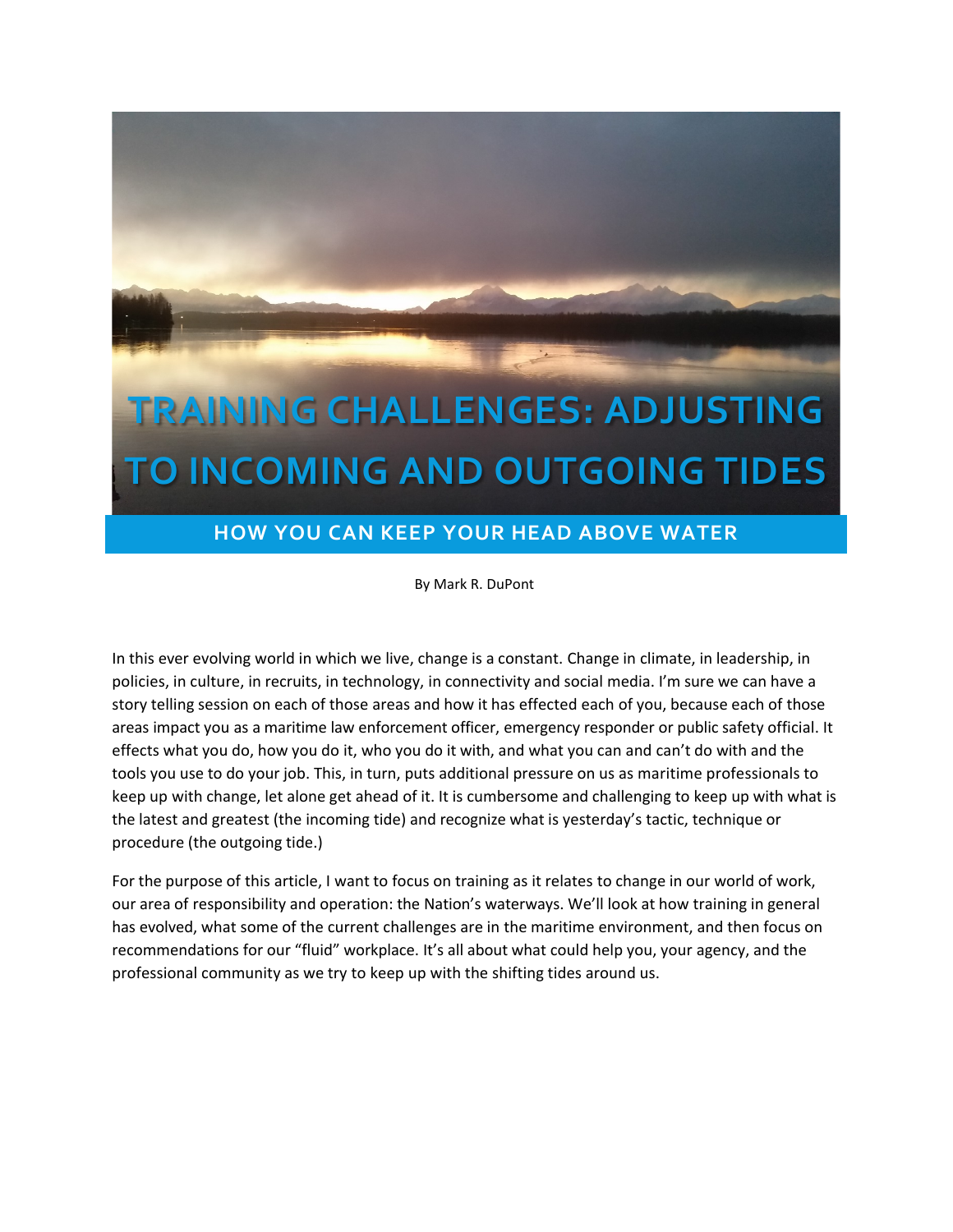### SOME HISTORY

Gone are the days of a county sheriff like Buford T. Justice in *Smokey and the Bandit* (okay, I'm dating myself) handing his buddy or nephew a badge and gun and "Deputizing" him to go out on the street and enforce laws that he/she had never been trained in (for the most part.) As the digital world in which we live reminds us each day, in today's modern law enforcement environment, police training is just as important as doctors attending medical school or lawyers passing the bar exam.



But that is not necessarily "new" news. In fact, that was the exact comparison made in John Sullivan's book, *Introduction to Police Science*, published in 1966.

*"While a physician may change his diagnosis or prescription, a lawyer may amend his pleadings, and a judge may take days or weeks to render a decision, when a peace officer makes a decision, it frequently must be instantaneous. Therefore, in order to cope with the many complex emergency duties and responsibilities that confront a peace officer in his/her role, the officer cannot depend entirely upon native ability. Instead he or she must be expertly trained to function effectively as an integral part of today's modern mechanized police force."[1](#page-1-0)*

That was in 1966, and in 1973 the National Advisory Commission on Criminal Justice Standards and Goals reported that "*There is a serious flaw in the police profession-the insufficiency of initial and inservice training…*"[2](#page-1-1) , that the average policemen received less than 200 hours of training while "*barbers more than 4,000 hours*." The Commission recommended that "*Every State should enact legislation that establishes mandatory minimum basic training of 400 hours for police…*", which leads us to where we are today.

### SOME PERSONAL HISTORY: A SEA STORY

I look at the evolution of history and the maritime professional with a personal and distinctly unique perspective, having worked in law enforcement and emergency response at the local level, at the state level, at the federal level, and even in the private sector. I have lived and worked in all the dimensions, and on a daily basis as NASBLA's Director of Boat Operations and Training (BOAT), I interacted with law enforcement, fire, emergency response and public safety individuals and organizations from across the country. I see and hear multiple viewpoints, diverse challenges, and complex environments. I can relate to them all.

<span id="page-1-0"></span><sup>1</sup> John L. Sullivan, *Introduction to Police Science* (New York: McGraw-Hill, 1966), 225.

<span id="page-1-1"></span><sup>2</sup> *The Criminal Justice Standards and Goals of the National Advisory Commission, Digested from A National Strategy to Reduce Crime*, pp 26,<https://www.ncjrs.gov/pdffiles1/Digitization/54466NCJRS.pdf>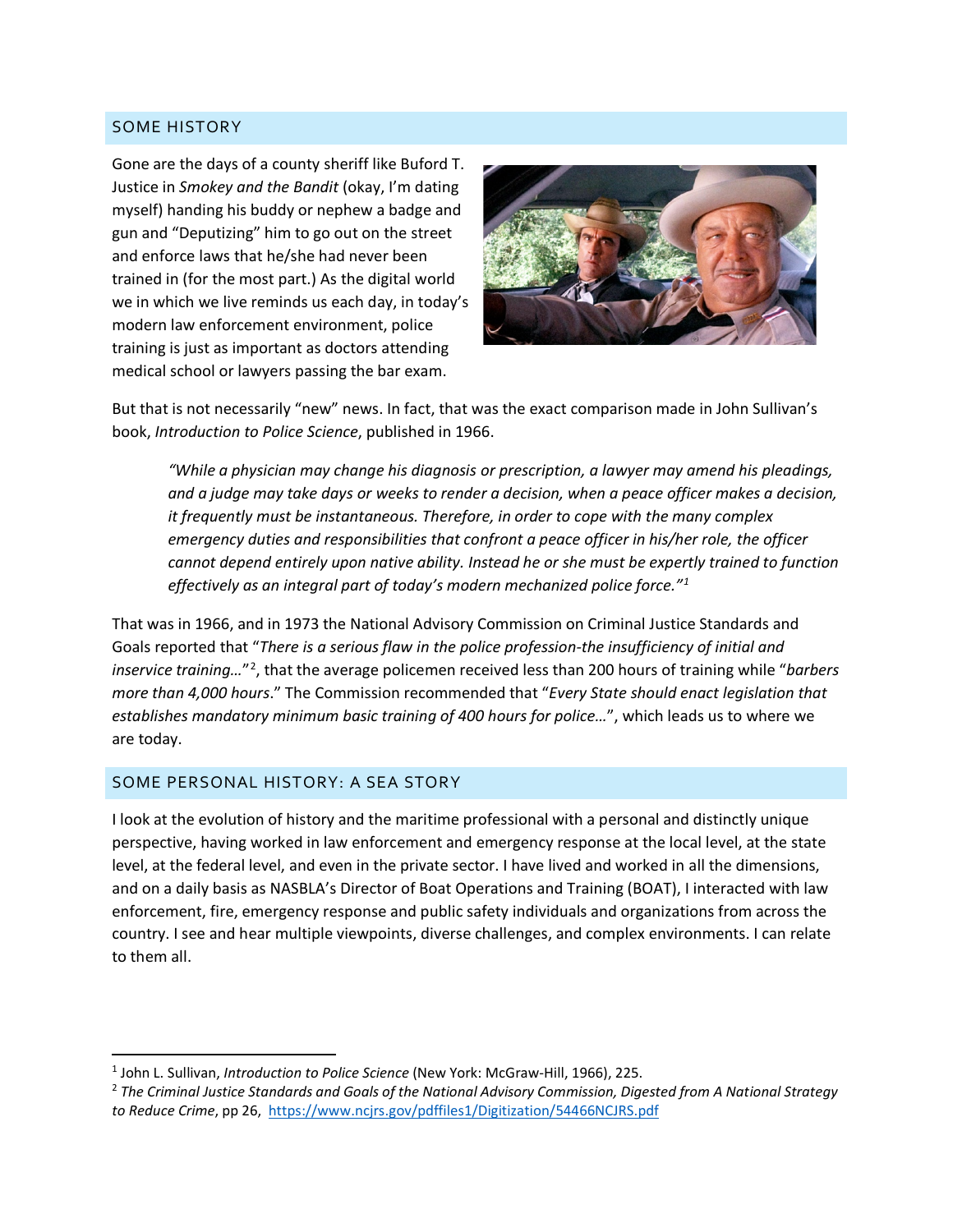When I was first in the Coast Guard back in the early 80's, we did boardings and responded to law enforcement calls without guns, batons or pepper spray… we carried a flash light. As a harbor patrol officer up in New England in the 90's, there was no standard of training (I got the job because I was in the Coast Guard) and we were eventually issued a gun (which I still have, by the way.) In the aftermath of September 11<sup>th</sup>, 2001, there were no tactics, techniques and procedures established for the Harbor Defense unit we were standing up, or for the Coast Guard units across the country that now were responsible to be the sentinels of security on



America's waterways. And when I went to work for the state of Florida in 2007, there was no "Homeland Security" or Intelligence program, yet my agency was responsible for protecting the state's waterways, its resources and its critical infrastructure.

Over those three decades, change was the constant. Challenges were constant. Complexity was constant. And in each of those instances, a response was required. We had to do something, and surprisingly (not really), it all revolved around training. As a marine patrol officer in New England, we had to develop a curriculum for Harbor

Masters. In Boston after 9/11, we had to develop a policy for escorts, boarding, and protection of high value assets. Then we had to come up with a curriculum for our people and for every unit across the country. For the State of Florida, as it stood up its Waterborne Response Teams (WRTs) as part of its Regional Domestic Security Task Forces, we had to come up  $\mathbb{B}$  a Standard Operating Procedure, and then train each of the 41 WRTs accordingly. And as this mission grew and police departments and emergency responders throughout the nation struggled with interoperability with each other and their federal partners, a national standard of training, typing and credentialing was needed.

#### WHERE ARE WE NOW?

As reported by the Department of Justice, Office of Justice Programs, Bureau of Justice Statistics, *Study of Local Police Departments in 2007*, an estimated 6% of departments nationwide (or 755 out of an estimated total of 12,575 state and local police departments), employing 39% of the total amount of officers in the country, operated at

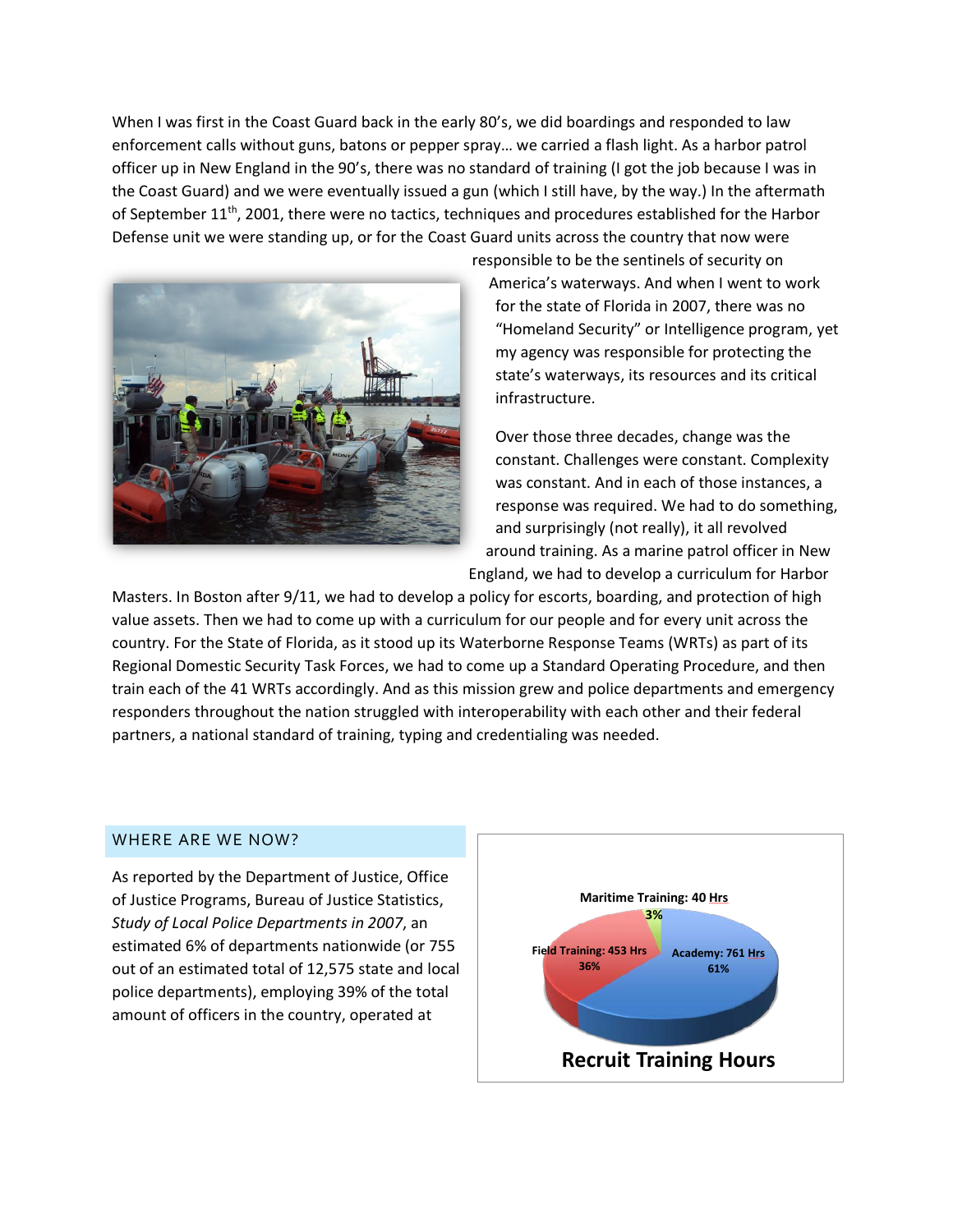least one boat during 2007<sup>[3](#page-3-0)</sup>. Nationwide, the study pointed out that local police operated an estimated 1,350 boats. Another study published by DOJ in 2011, *Census of State and Local Enforcement Agencies – 2008*, noted nearly 15,000 full-time sworn personnel were employed in natural resources related jobs, and that another 900 full-time personnel were dedicated to harbor and port facilities.

With regard to training, on average, academy training programs in 2006 included 761 hours of classroom training (about 19 weeks). Only a third of academies had an additional mandatory field training component with an average length of [4](#page-3-1)53 hours<sup>4</sup>. In a NASBLA BOAT Program Study begun in 2012 and continuing through the Accreditation of various agencies around the country each year, *on average, only 40 hours is devoted to maritime operational training for recruits.*

So, although some things have changed, a barber may still be getting more training. And when we look at the maritime law enforcement or emergency responder profession, its progression over time and into today's world of work has some complicated dynamics. Specifically;

- **Missions have expanded and become more complex.** A lot of things can change in 15 years. And in particular, a lot has changed in the aftermath of September  $11<sup>th</sup>$ , 2001. Port Security plays a big role in what we do, and with that mission comes the complexity of enforcing security zones, intercepting bad actors, and pursuing adversaries that may wish to do us harm. CBRNE is now an acronym that we understand, and with it comes another mission set and equipment that we have to learn how to use, especially for fire departments that have now expanded their maritime footprint. Couple that with the 80 million boaters out there that we will interact with, and we have a full plate.
- **Responsibilities have increased.** With that increase in missions comes increased responsibility.

We are expected to do more, cover more territory, be proficient in multiple skills, and have a never ending pool of knowledge and expertise.

• **Expectations of our superiors, citizens and constituents have increased, and the time has decreased.**



We live in a "microwave world." We, and the people around us, expect the instant result. They want the meal in 10 minutes, the solution to the crime story in 20. Everyone wants a quick solution, an instant answer, and we can thank Steve Jobs and the internet for that. And because

<span id="page-3-0"></span> $3$  Department of Justice, Office of Justice Programs, Bureau of Justice Statistics, pp. 20, http://www.bjs.gov/content/pub/pdf/lpd07.pdf<br><sup>4</sup> http://www.bjs.gov/index.cfm?ty=tp&tid=77

<span id="page-3-1"></span>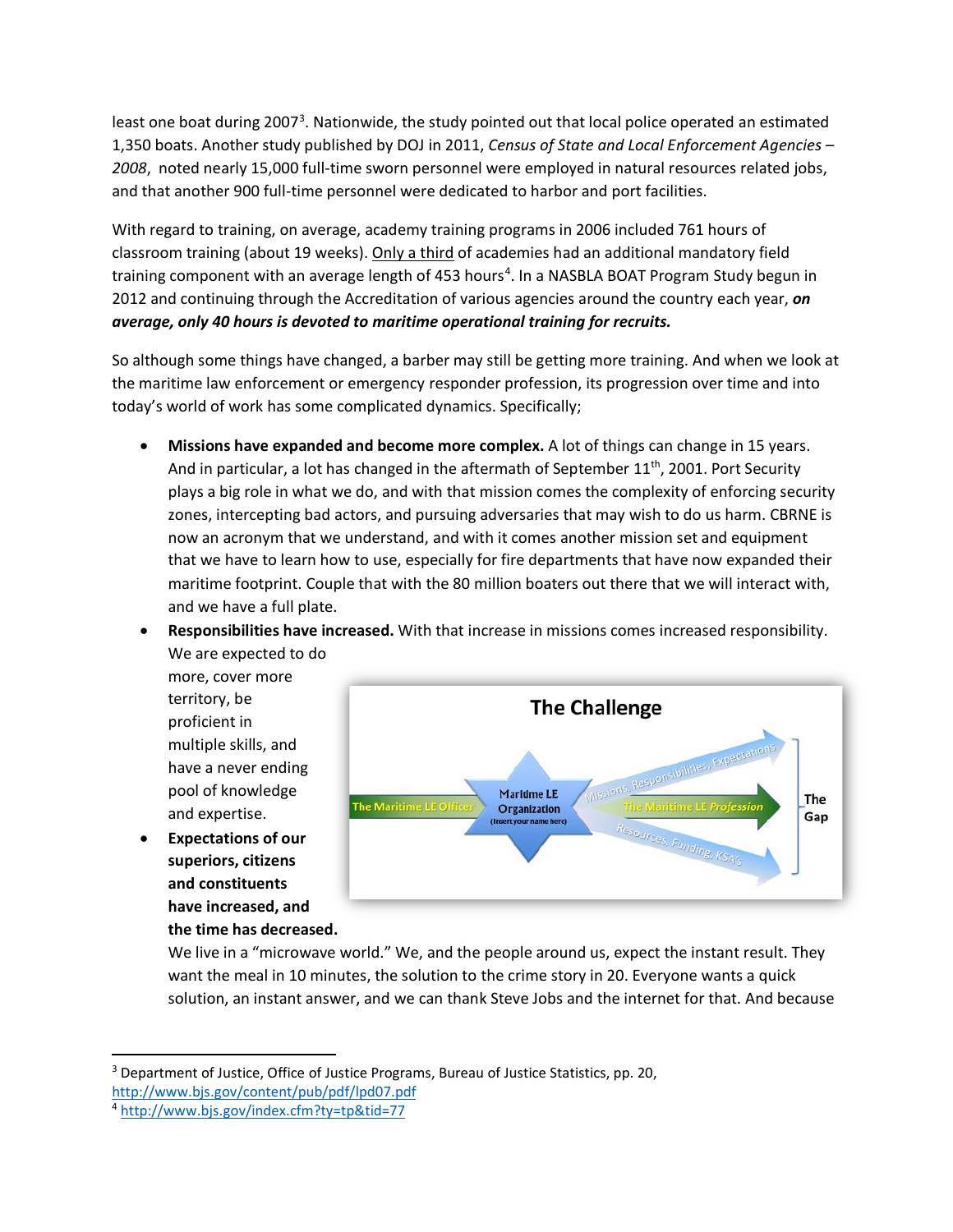of this increase in external pressure on our leaders, they are caught up in the vortex of instant gratification and expect instant results from their people.

• **Tools have become more complex.** We have bigger, faster boats, with infra-red cameras, "fly-

by-wire" throttle systems, jet drive propulsion systems, integrated radar and gps units, encrypted radios, tasers, rad-nuc detection equipment, mobile data terminals, and more. In fact, discussions surrounding the revised Recreation Boating Safety Strategic Plan for 2017- 2021 that will be published by the



United States Coast Guard cite new and emerging technologies in recreational boating safety as "outpacing assimilation." If you've been around long enough, just look back 15-20 years, and compare the boats, tools and equipment that you had back then with what you have available now.

- **Resources and funding have diminished.** With those increased expectations, expanded missions, and additional or advanced equipment, the dollars haven't always followed. They did for a while, but from a struggling economy and a constricting budget, we are becoming increasingly austere. And guess who suffers the consequence. We now have to do more with less, and we have to find a way to sustain our efforts without the benefit of increasing funds to support it. This is particularly true when you look at the purchase of boats for our department. Often, the thing that's shaved off the price sheet is the training that should come with the new platform. Unfortunately, we are paying the price in a different way: mishaps, accidents, and perceived warranty failures. All because we choose to forego the training that should come with the boat purchase, and do it on our own.
- **Knowledge, skills and abilities have diminished.** As budgets have tightened, retirement plans have been forced to adjust, which in turn has motivated a lot of our institutional knowledge (the older guys) to jump out while the parachute could still fully open. We end up with supervisors and leaders in positions of authority without the legacy experience to facilitate good choices and ensure the knowledge is transferred down the chain.
- **The new applicant pool has changed, while retention is increasingly difficult.** Welcome in the Millenniums. And to quote a Forbes article by George Brant<sup>[5](#page-4-0)</sup>, "don't even try to manage *Millennials, the largest generation in the workforce. Lead them*." Agencies are having increased difficulty managing the young talent, and adjusting to new perspectives and views of the world. We are taking what we used to do or "the way its always been done" and applying those teaching techniques or processes to this new work force, and wondering why performance is

<span id="page-4-0"></span><sup>5</sup> *Trying to Manage Millennials? Give Up and Lead Them Instead.* [http://www.forbes.com/sites/georgebradt/2014/05/27/trying-to-manage-millennials-give-up-and-lead-them](http://www.forbes.com/sites/georgebradt/2014/05/27/trying-to-manage-millennials-give-up-and-lead-them-instead/#33163ac911ba)[instead/#33163ac911ba](http://www.forbes.com/sites/georgebradt/2014/05/27/trying-to-manage-millennials-give-up-and-lead-them-instead/#33163ac911ba)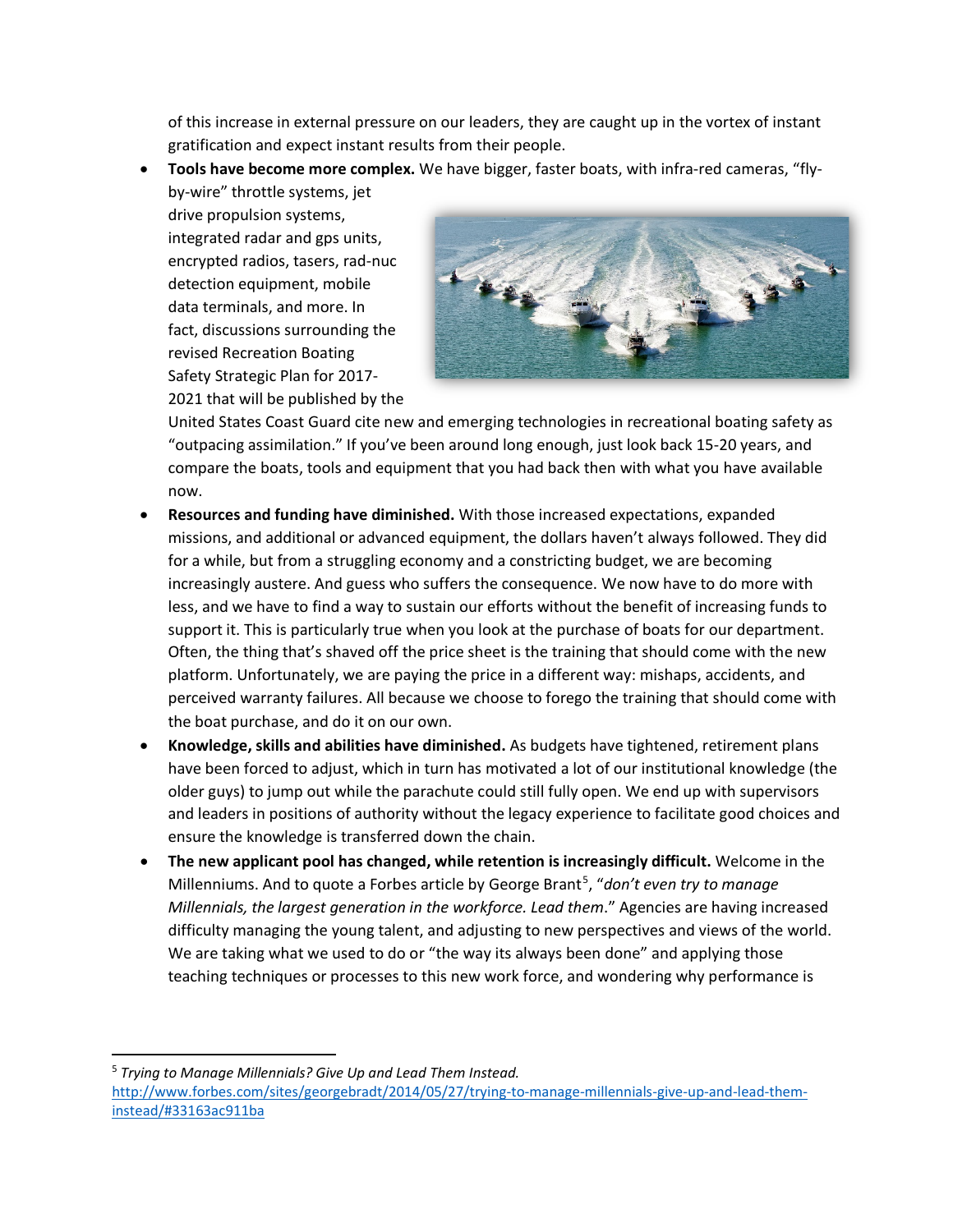declining and job dissatisfaction is increasing. To juxtapose an old expression, you can't teach new dogs using old tricks.

• **Liabilities have increased.** We live under a microscope. Someone is always behind us taking a picture or videotaping what we are doing (or not doing.) People are expecting more, and the standards of performance are increasing. The bar is getting raised every day, by our leadership and by the public we serve. And because expectations have increased, people are quick to judge our actions in the field of public opinion. We therefore have a responsibility to make sure we are putting the right tools with the right training in the hands or the right people. As the Supreme Court held in *Brown v. Bryan County* in April of 2001, the failure to train one officer adequately, and evidence of a causal connection between that lack of training and the injury, may create municipal liability<sup>[6](#page-5-0)</sup>.

So with all those points, and as the gap in the picture illustrates, we end up with increasing responsibilities, more complex mission areas, advancing technology and decreasing personnel resources that collectively impact our increase in liabilities. I have one question (ok, maybe more than one): What are we doing to close that gap? Are we training to use that new equipment or perform that mission? Are we doing it appropriately, efficiently, effectively? Are we reducing our liabilities, or are we actually increasing them? Are we attracting new talent, or are we actually driving it away?

### DEVELOPING A TRAINING SOLUTION (AND KEEPING YOUR HEAD ABOVE WATER)

By now we've belabored the point about what has caused change to be constant, but let's try to boil it down a little more concisely. We know that the evolving environment, increasing complexity, differences in culture, advancing tools and technology, and the outcomes of those changes (morale issues, mishaps, mission failures, public/customer dissatisfaction, etc.) require us to look at our training and see where we can close the gap (or respond to the incoming tide.)

So let me make this a simple approach to keeping your head above water in this fluid work place we operate in. (I've even got a flotation device that I will offer in the end to help in the process.) I started in the title by referring to incoming and outgoing tides. That's what change is. And the TIDE is what will give us the answer.

Four easy steps or phases of your training solution (just like phases of the moon.) Let's begin.

<span id="page-5-0"></span><sup>6</sup> *Police Liability for Failure to Train,* International Association of Chiefs of Police <http://www.iacp.org/ViewResult?SearchID=18>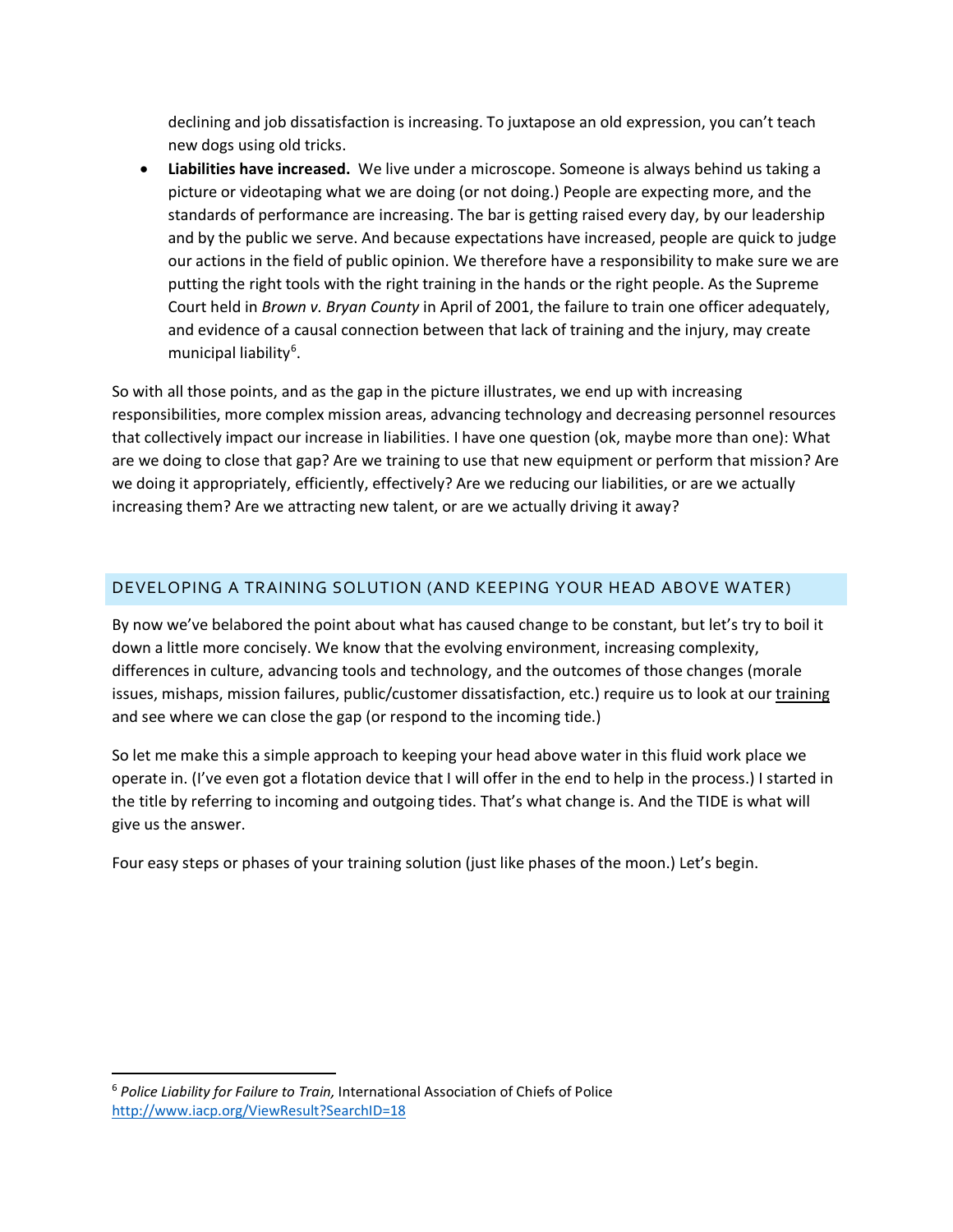**T = Take a break, Take note, Take charge.** Sometimes we get so caught up in what is going on around us that it is hard to see what's coming or going. So try to step back and *Take a Break*. Step away from the clutter and confusion and *Take Note* of what is going on, what your challenges are, and what you have at hand. *Take Note* of what changes are starting to have an effect on you, your unit or your agency. *Take Note* of the challenges, as well as the resources that you have working on your side, working for you. Sometimes we lose sight of what's right in front of us, and what is often our most important assets. How is your training staff, and are they able to keep up to the changes and challenges? Once you've taken a breath and looked around, step forward and *Take Charge* of the issue(s). Don't let a performance gap or problem fester. You have an obligation to your people, your agency and to the people you serve to make sure you and your fellow officers are

prepared properly. Make it happen.

**I = Identify. Influence.** *Identify* the training need. What is it that you have to change, or what change do you have to react to? Is it a new piece of equipment, a new technology, a new platform that you will be operating? Is it the fact that your maritime training has diminished over the years, and you need to revitalize it? *Identify* the problem or performance gap through a thorough Needs Assessment and Analysis (this is what we do through our BOAT Program.) *Identify* potential solutions to the problem. Make sure you articulate how this solution closes



the performance gap or effects the change that you want it to. People making decisions (or questioning your decisions) always like it when you have the proven data and process to prove the validity of your steps and your proposed solution. *Identify* the resources that you either have internally to address this issue, or resources outside your organization. *Influence* the change through your people and your superiors. If you've done a good Needs Assessment, Identified the proper resources and course of action, you can start influencing change.

**D = Decide.** *Decide* to change what you are doing (or not doing.) *Decide* on the solution that will rectify your performance gap. If you can't make it happen immediately due to budget or other constraints, *Decide* on an action that will mitigate the risk over time or gradually. *Decide* on the standards that you will implement or follow. In the public safety world, we understand standards. They help ensure that we do our jobs in an effective and efficient manner that is recognized by others. This helps protect our people, our organization, and our nation. Implementing or adopting a national standard can also eliminate the guesswork of training.

**E = Execute and Evaluate.** *Execute* the training plan. And once it gets going, Evaluate. Check to see that it is effecting the change that you wanted it to. Is the performance gap being corrected? Are we now training to a national standard that mitigates our risks?